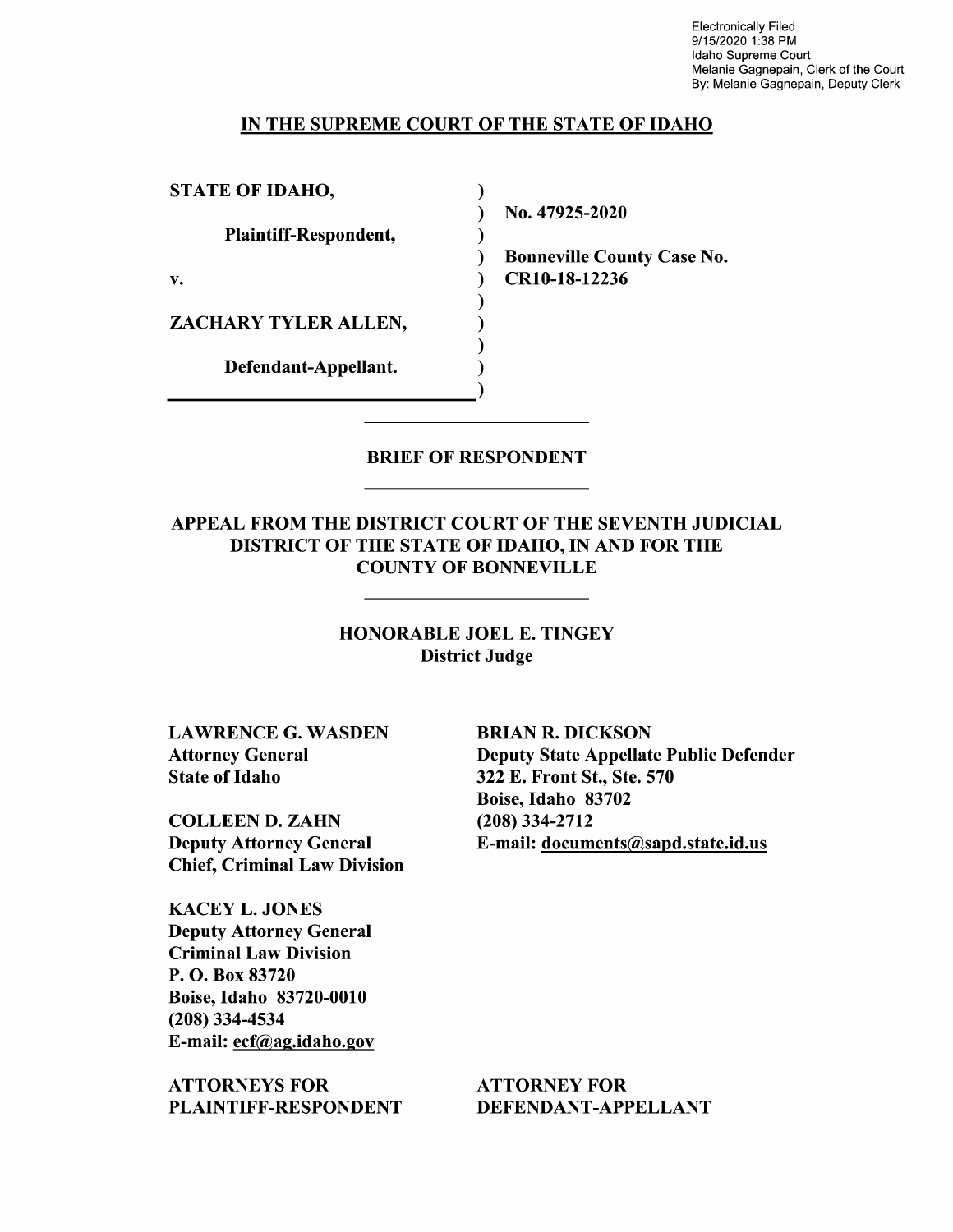# **TABLE OF CONTENTS**

| Allen Has Failed To Show That The District Court Erred                                                                                                          |
|-----------------------------------------------------------------------------------------------------------------------------------------------------------------|
| A.                                                                                                                                                              |
| B.                                                                                                                                                              |
| $\overline{C}$ .<br>The District Court Lacked Jurisdiction To Correct                                                                                           |
| D.<br>If This Court Reaches The Merits, The District Court<br>Did Not Err In Denying Allen's Motion Because He<br>Failed To Show Any Error In The Credit He Was |
|                                                                                                                                                                 |
|                                                                                                                                                                 |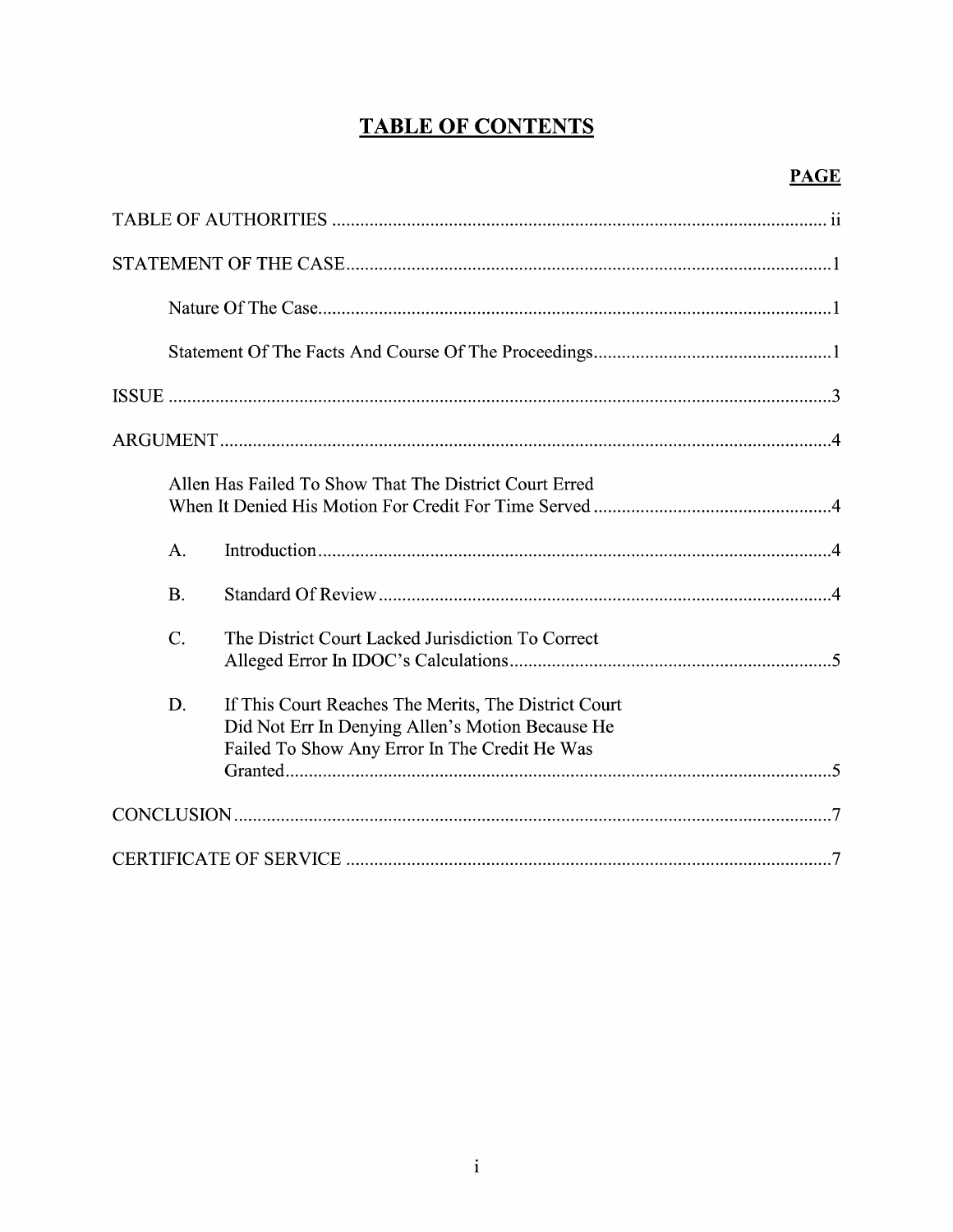# TABLE OF AUTHORITIES

| <b>CASES</b><br><b>PAGE</b>                                                          |
|--------------------------------------------------------------------------------------|
|                                                                                      |
|                                                                                      |
| Mickelsen v. Idaho State Corr. Inst., 131 Idaho 352, 955 P.2d 1131 (Ct. App. 1998) 5 |
|                                                                                      |
|                                                                                      |
|                                                                                      |
| <b>STATUTES</b>                                                                      |
|                                                                                      |
| <b>RULES</b>                                                                         |
|                                                                                      |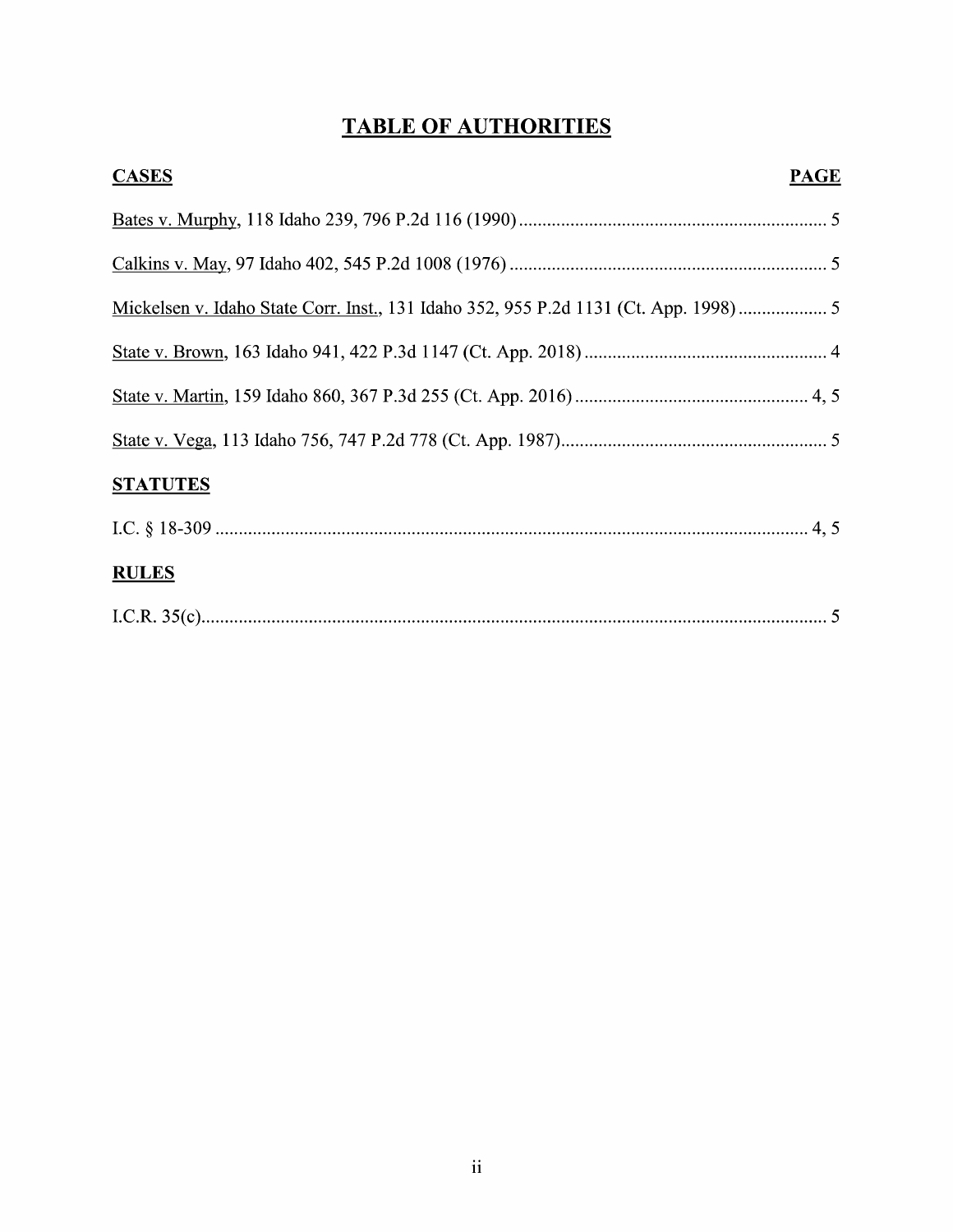#### STATEMENT OF THE CASE

#### Nature Of The Case

Zachary Tyler Allen appeals from the district court's order denying his motion for credit for time served.

#### Statement Of The Facts And Course Of The Proceedings

Allen pled guilty to forgery. (See 47093 R., p.57.<sup>1</sup>) The district court sentenced Allen to five years with one and a half year fixed, and retained jurisdiction. (47093 R., p.57.) The district court ordered that Allen be given credit for time served. (47093 R., p.58.) Allen requested he be relinguished from the retained jurisdiction prior to its completion. (See  $47925$  Ex., pp.1-7.) The district court granted Allen's request and relinquished jurisdiction. (47925 R., p.17.)

Thereafter, Allen filed a motion for credit for time served. (47925 R., pp.19-25.) In a written order, the district court noted that it granted Allen credit for time served at the time of sentencing. (47925 R., p.27.) "So, to the extent that Defendant is asking this Court to affirm that previous order," the district court granted Allen's motion and ordered that he be given credit for time served under both the court's and Idaho Department 0f Correction's (IDOC) jurisdiction. (47925 R., p.27.) The order further stated: "If Defendant believes that IDOC has incorrectly calculated or recorded the time that he has served, he needs to present evidence to support that belief. Without any evidence of that nature, this Court assumes that IDOC has correctly tracked the time Defendant has spent incarcerated."  $(47925 R., p.27.)$  Allen filed a timely notice of appeal. (47925 R., pp.29-32.)

<sup>&</sup>lt;sup>1</sup> Consistent with the Appellant's brief, citations will include the applicable docket number. All citations to "47093 R." refer to the first volume 0f the record in that case.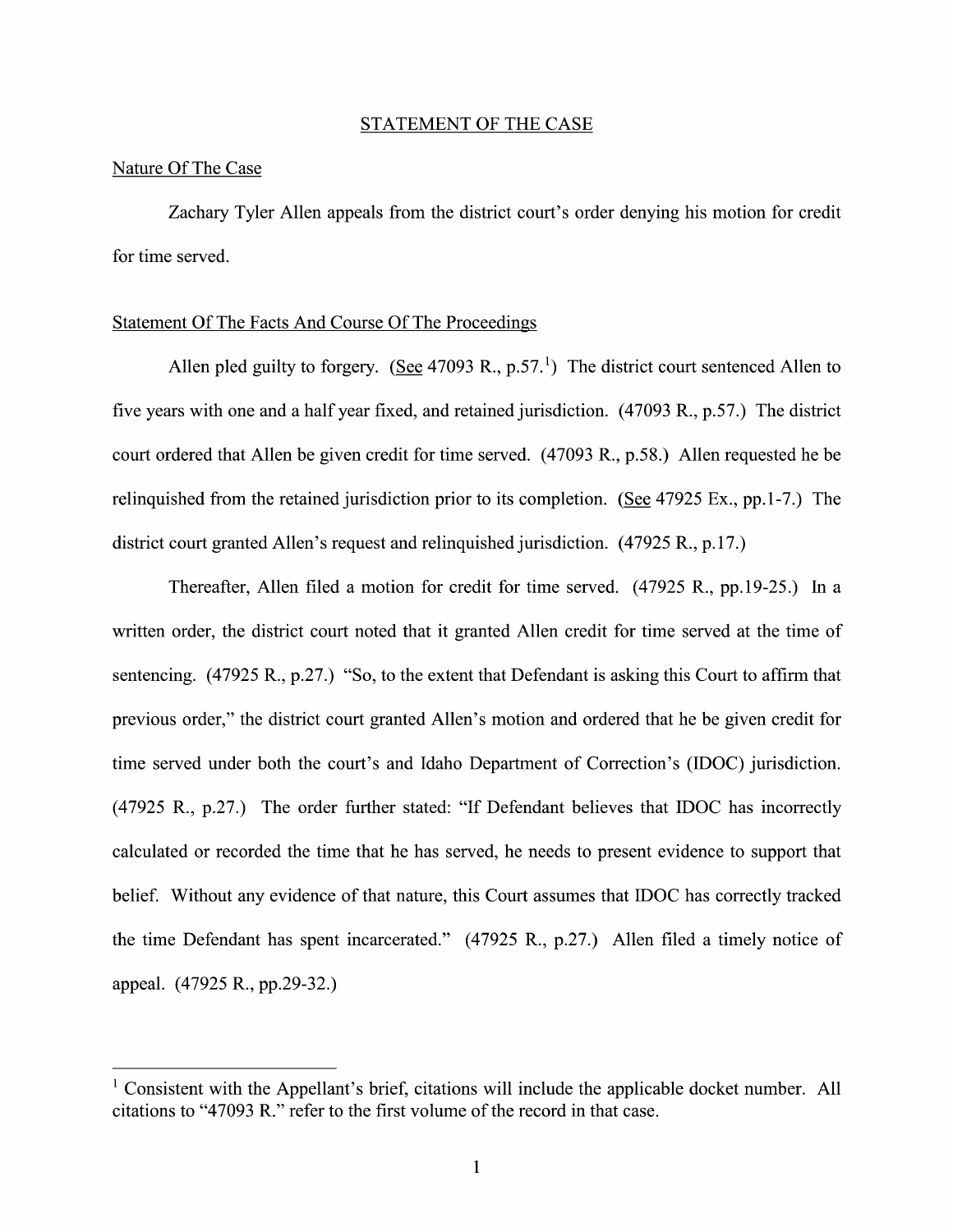Allen filed a second motion for credit for time served arguing that IDOC miscalculated his time, and attached IDOC's calculation. (Aug., pp.4-7.) Allen did not identify any errors or omissions in the document. The district court again stated that Allen needed to provide "information and evidence identifying the time in custody on this matter for Which Defendant believes he is not receiving credit." (Aug, p.9.) Because it was "devoid of any evidence that IDOC has incorrectly recorded his time," the district court denied Allen's second motion for credit for time served. (Aug, p.9.)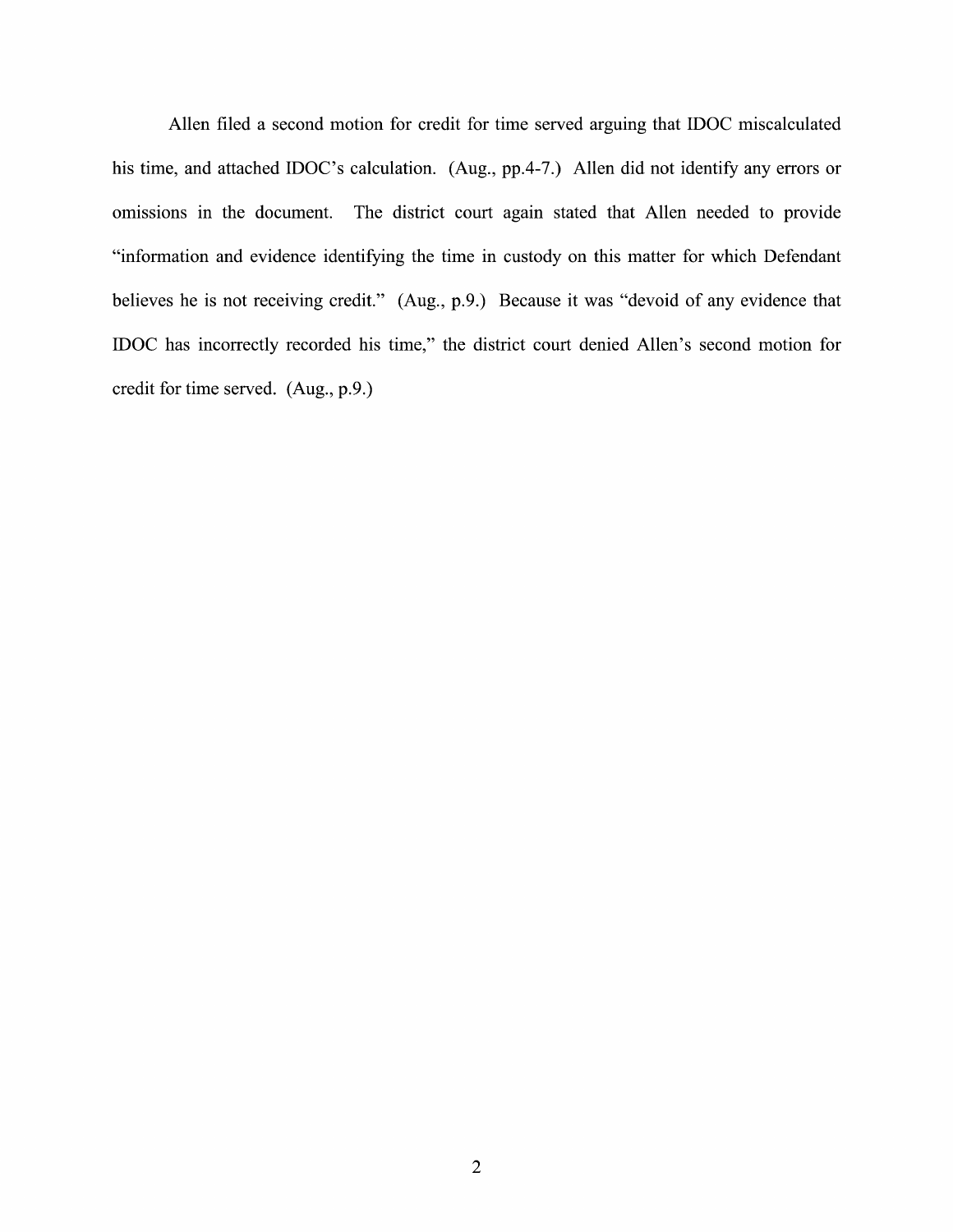# **ISSUE**

Allen states the issue on appeal as:

Whether the district court erred by denying Mr. Allen's motion for credit for time served.

(Appellant's brief, p.4.)

The state rephrases the issue as:

Has Allen failed to show that the district court erred when it denied his motion for credit for time served?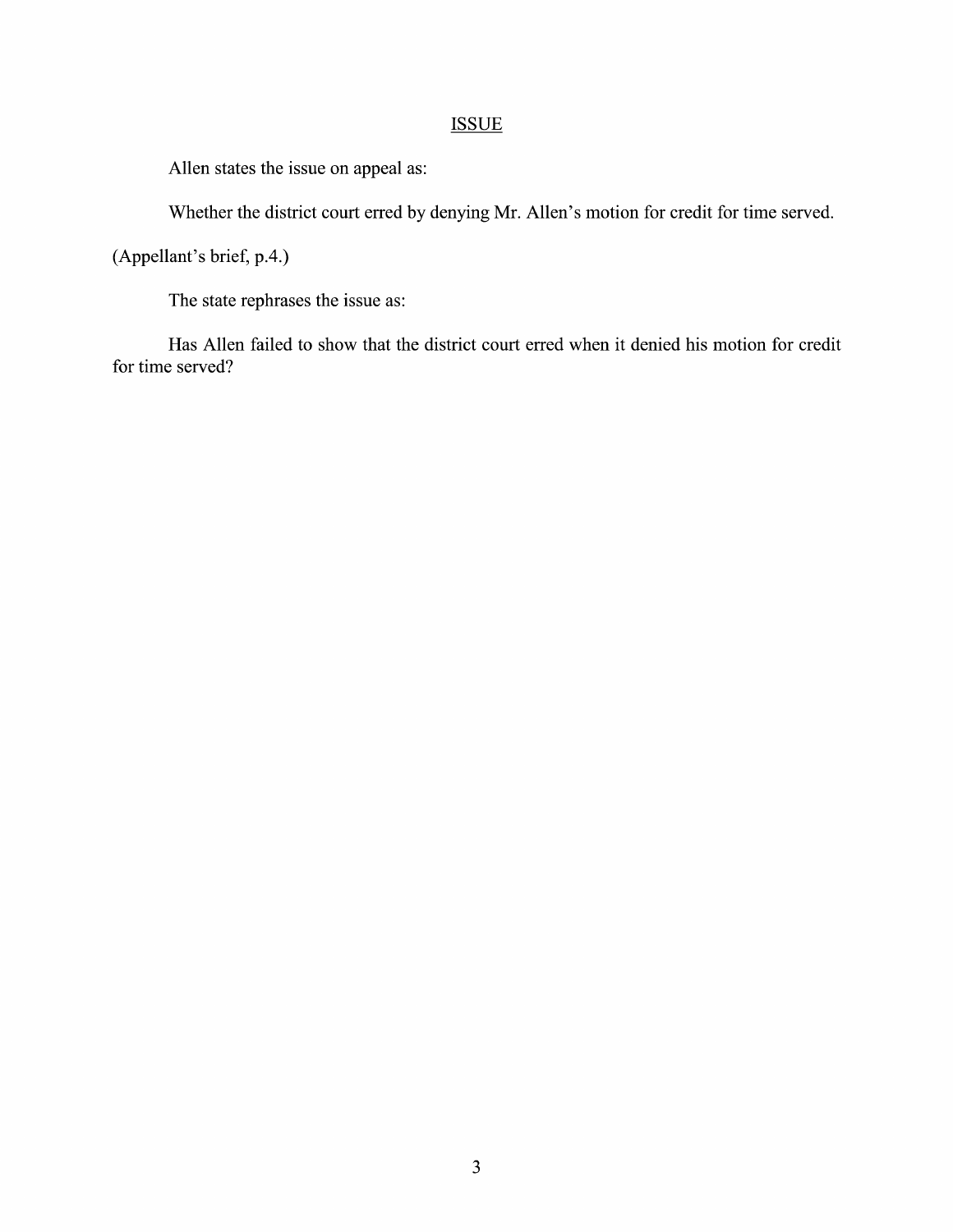#### ARGUMENT

# Allen Has Failed To Show That The District Court Erred When It Denied His Motion For Credit For Time Served

## A. Introduction

"Mindful of the district court's factual finding that nothing in the evidence Mr. Allen submitted in support of his motion for credit for time served showed that the Department of Correction was miscalculating the time for which Mr. Allen is entitled to credit," Allen nonetheless asserts that the district court erred in denying his motion for credit for time served. (Appellant's brief, p.5.) Because Allen challenges IDOC's calculation of his credit, and not the district court's, his claim should have been brought through a petition for writ of habeas corpus rather than through a motion for credit; the district court lacks jurisdiction to order IDOC to recalculate Allen's sentence. Further, if this Court reviews the merits 0f his claim, the district court properly denied Allen's motion for credit because it properly granted Allen credit for time served pursuant to Idaho Code  $\S$  18-309 and he provided no evidence that the calculation of his credit was incorrect.

### B. Standard Of Review

"Questions 0f jurisdiction are questions 0f law over Which this Court exercises free review." State V. Martin, 159 Idaho 860, 863, 367 P.3d 255, 258 (Ct. App. 2016). This Court exercises free review over whether the district court properly applied the law governing credit for time served, and defers to the district court's factual findings unless they are clearly erroneous. State V. Brown, 163 Idaho 941, 943, 422 P.3d 1147, 1149 (Ct. App. 2018).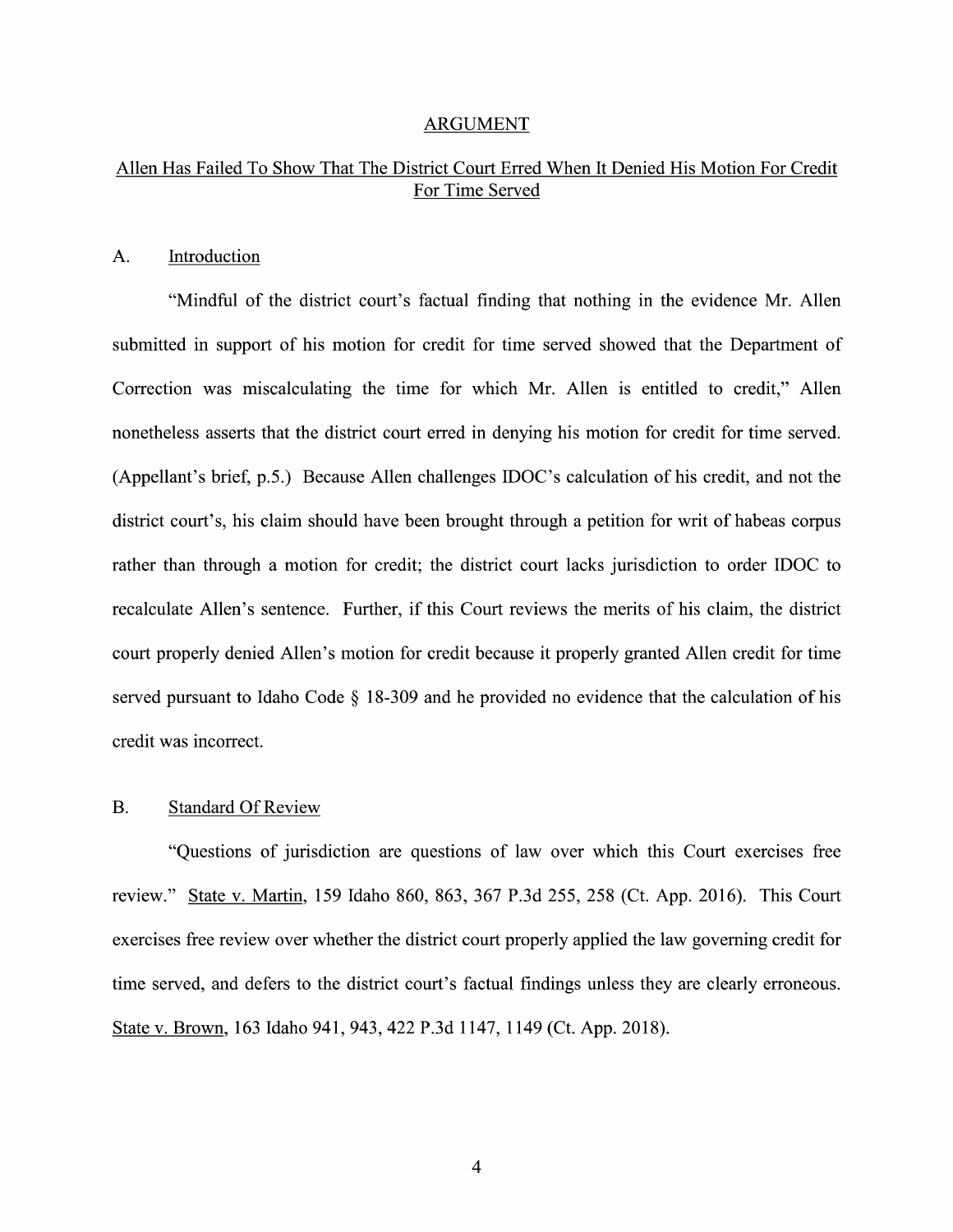C. The District Court Lacked Jurisdiction T0 Correct Alleged Error In IDOC's Calculations

Allen filed motions for credit for time served pursuant to Idaho Code  $\S$  18-309. (47925) R., p.19; Aug., p.1.) Pursuant to Idaho Criminal Rule  $35(c)$ , a court may correct its own computation of credit under that provision at any time. However, Allen's motions do not challenge the court's computation of his pre-judgment incarceration. Instead, Allen asserts that IDOC is miscalculating his credit. (See 47925 R., pp.23-25 ("Due to the IDOC's...illegally saying that I have not gotten credit for time served due to Bonneville County relinquishing jurisdiction."); Aug., pp.4-5 ("IDOC [has] improperly calculated my time.").)

A motion for credit is not the proper mechanism for challenging alleged error in *IDOC's* calculations. Instead, "a petition for writ 0f habeas corpus is an appropriate mechanism for challenging an alleged impropriety or error in the Department's computation of a prisoner's sentence." Mickelsen v. Idaho State Corr. Inst., 131 Idaho 352, 355, 955 P.2d 1131, 1134 (Ct. App. 1998) (citing Bates V. Murphy, 118 Idaho 239, 243, 796 P.2d 116, 120 (1990); Calkins V. m, <sup>97</sup> Idaho 402, <sup>545</sup> P.2d <sup>1008</sup> (1976); State V. Vega, <sup>113</sup> Idaho 756, 758, <sup>747</sup> P.2d 778, <sup>780</sup> (Ct. App. 1987)). "Because [Allen]'s claims involve an alleged miscalculation by the IDOC...the appropriate remedy is for  $[Allen]$  to seek relief through a writ of habeas corpus." Martin, 159 Idaho at 864-65, 367 P.3d at 259-60. The district court lacked jurisdiction to order IDOC to recalculate Allen's sentence. See id. at 865, 367 P.3d at 260.

## D. If This Court Reaches The Merits, The District Court Did Not Err In Denying Allen's Motion Because He Failed T0 Show AnV Error In The Credit He Was Granted

Even if the merits 0f Allen's motion for credit are considered, the district court still did not err by denying the motion. In accordance with Idaho Code  $\S$  18-309, the district court granted Allen credit for time served when he was sentenced. (See  $47093$  R., p.58.) The district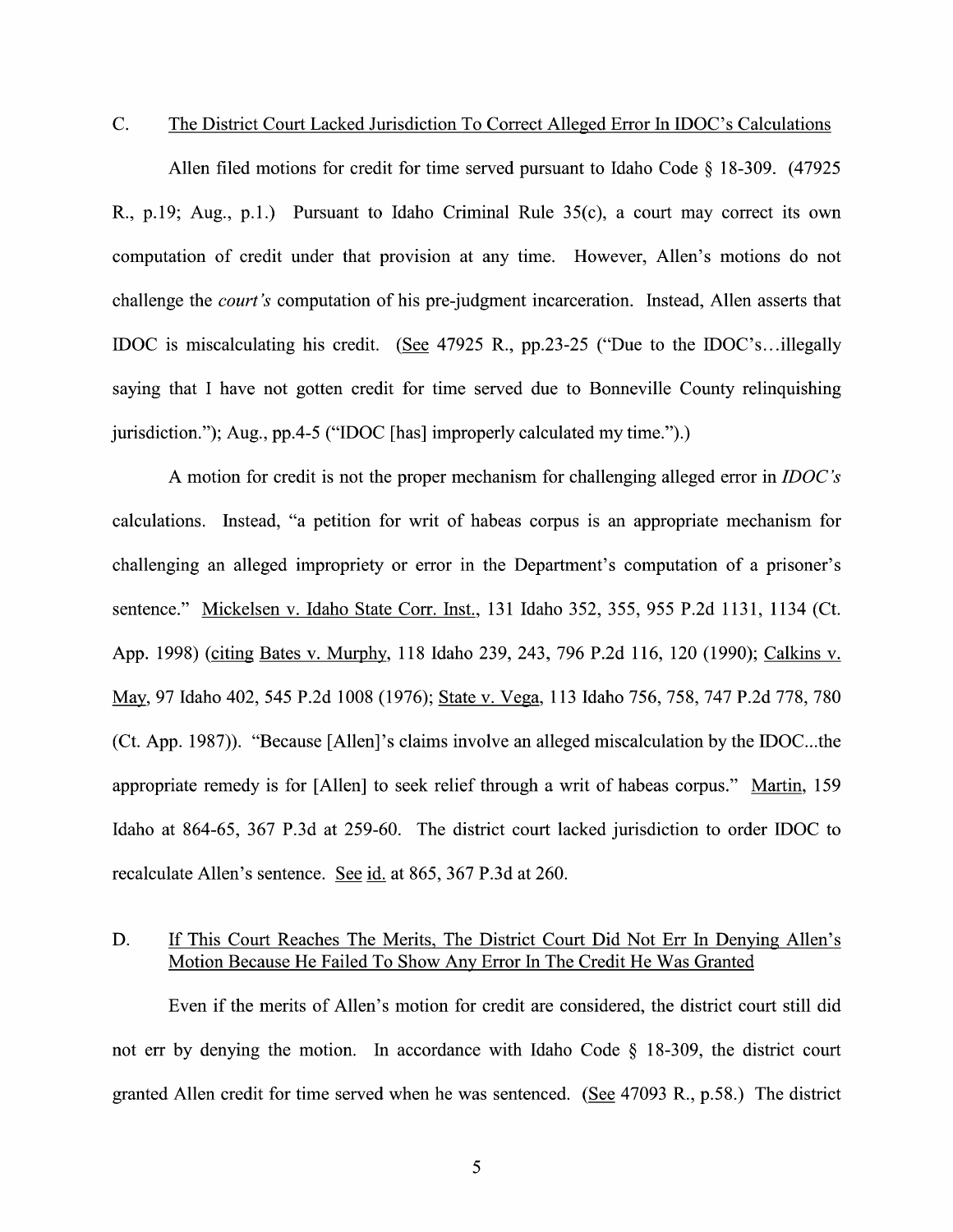court affirmed Allen was granted credit for time served by granting his first motion for credit. (47925 R., p.27.) In its order, the district court invited Allen to present evidence to support his belief that his credit had been improperly calculated.  $(47925 R., p.27.)$  Allen filed a second motion and provided documentation of IDOC's calculation of his credit. (Aug., p.7.) However, Allen did not identify (and has not identified on appeal) any error in that calculation.

The IDOC document appears to accurately represent the sentence and pre-judgment credit in Allen's case. It accurately reflects that Allen was sentenced on April 29, 2019, to five years with one and a half year fixed following his conviction for forgery (see  $47093$  R., pp.57 (judgment of conviction)); that the district court retained jurisdiction for one year from the date of sentencing but that jurisdiction had been quashed (see  $47925$  R., p.17 (order relinquishing jurisdiction)); that Allen had fifteen days jail credit, (see  $47093$  R., pp. 10-13 and 20-24 (evidence that Allen was arrested 0n December 13, 2018, and released pre-trial on December 28, 2018, fifteen days later)); and that Allen will be parole eligible on October 14, 2020—one and half years from the date of sentencing, minus fifteen days of credit for time served—and his full term will expire 0n April 13, 2024—five years from the date of sentencing, minus the fifteen days of credit for time served (Aug., p.7). As the district court noted, his motion was "devoid of any evidence that IDOC has incorrectly recorded his time" and he failed to "succinctly and coherently present to the Court information and evidence identifying the time in custody on this matter for which Defendant believes he is not receiving credit." (Aug., p.9.) Because Allen has presented no evidence that he has not received appropriate credit, the district court did not err When it denied his motion for credit for time served.